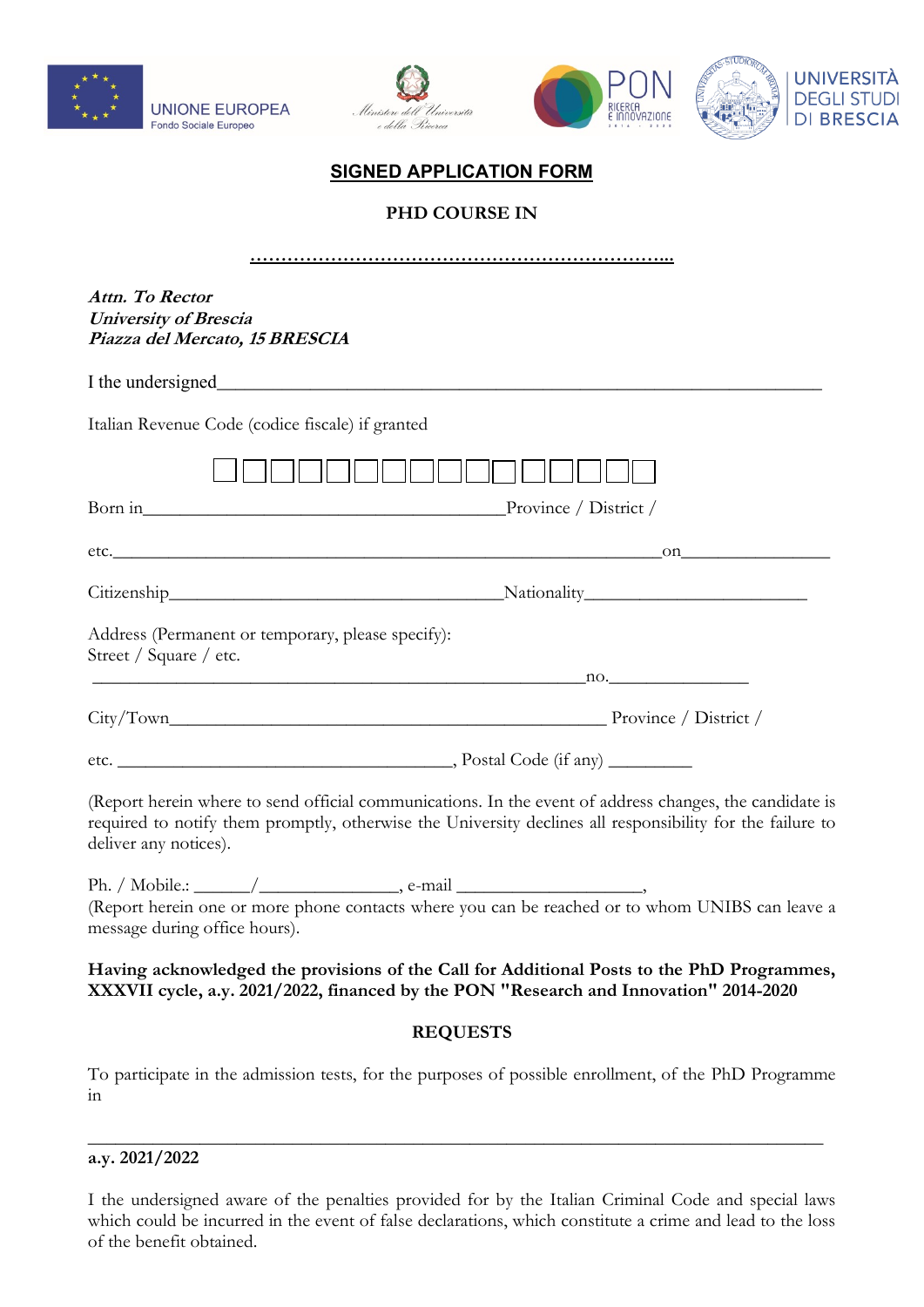





## **DECLARES**

## **a) Pursuant to art. 46 of the Italian Presidential Decree n. 445 of 28th December 2000**

➢ To have achieved the University Degree, eligible to be admitted to a PhD Programme, in  $\lim_{x \to a} \tan x = \lim_{x \to a} \tan x$  final mark  $\frac{1}{x}$  on  $\frac{1}{\tan x}$ at the University ➢ Pending to achieve the University Degree, eligible to be admitted to a PhD Programme, in  $\frac{1}{2}$  average mark based on the exams  $\frac{1}{2}$ , on  $(dd/mm/yy)$  at the University\_\_\_\_\_\_\_\_\_\_\_\_\_\_\_\_\_\_\_\_\_\_\_\_\_\_\_\_\_\_\_\_\_\_\_\_\_\_\_\_\_\_\_\_\_\_\_

➢ To determining the score of University career useful to be admitted to the PhD Programme in

\_\_\_\_\_\_\_\_\_\_\_\_\_\_\_\_\_\_\_\_\_\_\_\_\_\_\_\_\_\_\_\_\_\_\_\_\_\_\_\_\_\_\_\_\_\_\_\_\_\_\_\_\_\_\_\_\_\_\_\_\_\_\_\_\_\_\_\_\_.

| <b>EXAM</b> | <b>MARK</b> | <b>EXAM</b> | <b>MARK</b> |
|-------------|-------------|-------------|-------------|
|             |             |             |             |
|             |             |             |             |
|             |             |             |             |
|             |             |             |             |
|             |             |             |             |
|             |             |             |             |
|             |             |             |             |
|             |             |             |             |
|             |             |             |             |
|             |             |             |             |
|             |             |             |             |

## **AND ALSO DECLARES**

#### **b) Pursuant to art. 46 of the Italian Presidential Decree n. 445 of 28th December 2000**

 $\Box$  He/She also declares that he undertakes to attend the PhD course full-time, in accordance with the procedures established by the current PhD Rules and Regulations of the University of Brescia and by the PhD Board of Professors of the Course of enrollment, as well as the provisions of the Implementation Regulations of the Italian Ministerial Decree n. 1061/2021.

#### **Moreover I, the undersigned, declare**:

➢ To be aware of the provisions of the Call for Additional Posts to the PhD Programmes, XXXVII cycle, a.y. 2021/2022, financed by the PON "Research and Innovation" 2014-2020.